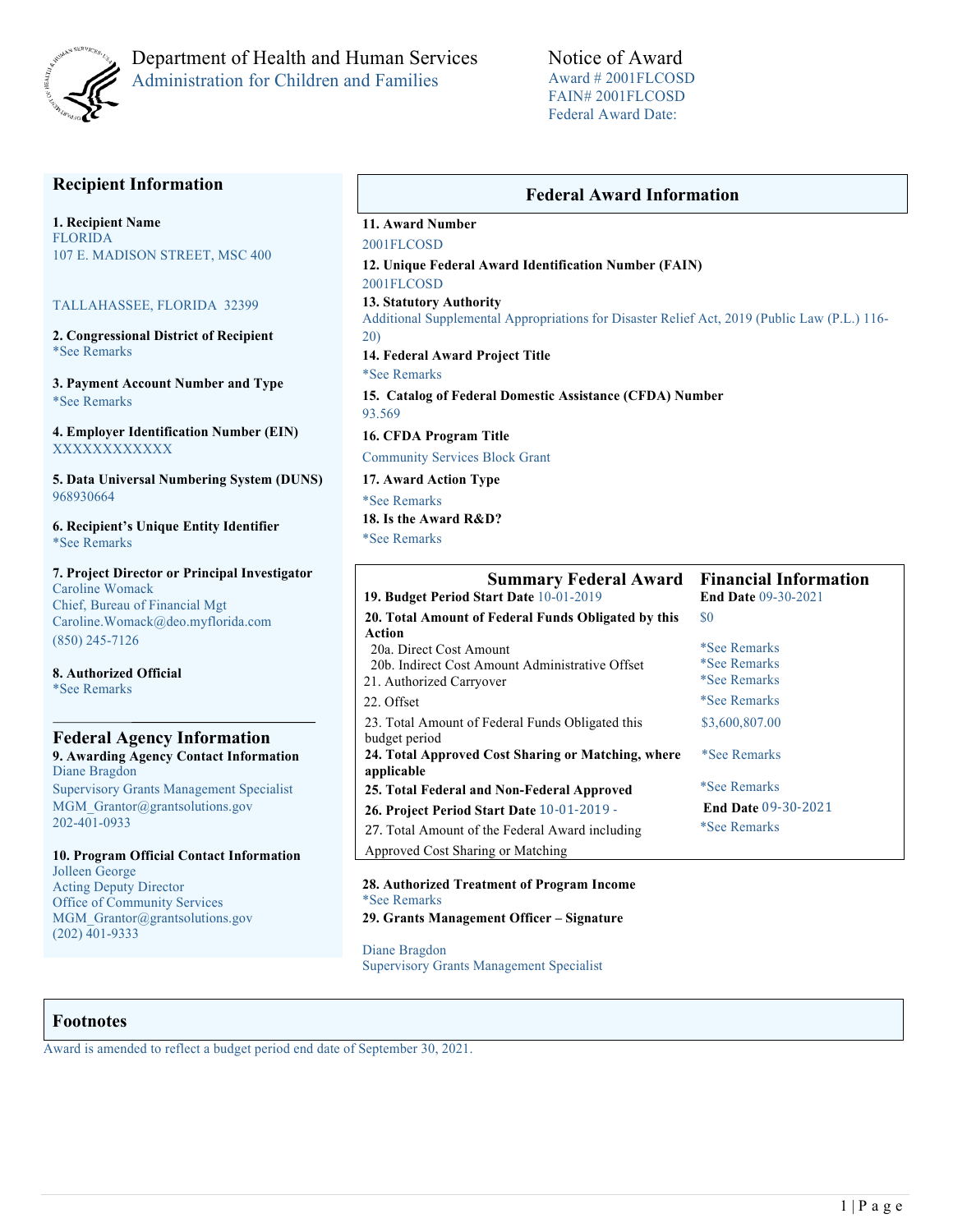

# **Recipient Information**

FLORIDA 107 E. MADISON STREET, MSC 400 TALLAHASSEE, FLORIDA 32399

**Employer Identification Number (EIN):** XXXXXXXXXXXX **Data Universal Numbering System (DUNS):** 968930664 **Recipient's Unique Entity Identifier:** \*See Remarks **Object Class:** 41.15

| <b>Financial Information</b> |               |           |                   |                                                 |                              |         |  |
|------------------------------|---------------|-----------|-------------------|-------------------------------------------------|------------------------------|---------|--|
| Appropriation                | <b>CAN</b>    | Allotment | Award this action | <b>Cumulative Grant</b><br><b>Award to Date</b> | Document Number Funding Type |         |  |
| 75-1921-1536                 | 2020, G9908DF |           | \$0               | \$3,600,807.00                                  | 2001FLCOSD                   | Formula |  |

## **Terms and Conditions**

In accordance with The Additional Supplemental Appropriations for Disaster Relief Act, 2019 (Public Law 116-20), you are receiving this Community Services Block Grant (CSBG) disaster supplemental award to address the consequences of a Presidentially-declared disaster.

With the acceptance of this award, you agree to administer this grant in compliance with conditions set forth in the applicable Program Instructions, terms and conditions, Departmental regulations, and OMB Circulars. Further, in accordance with Department of Treasury regulations 31 CFR Part 205, implementing the Cash Management Improvement Act, you agree to limit your request to draw Federal funds to the minimum amount needed and to time the request in accordance with the actual, immediate requirements in carrying out programs funded through this award. Failure to adhere to these requirements may cause the suspension of grant funds.

Funds included in this award will be made available through the DHHS Payment Management System (PMS). Questions pertaining to payments should be directed to DHHS Division of Payment Management, Post Office Box 6021, Rockville, MD 20852; telephone 1-877-614-5533.

In accordance with Section 678E(a)(2) of the CSBG Act (42 U.S.C. 9917(a)(2) (Accountability and Reporting Requirements), states, territories, tribes and eligible entities must submit a separate CSBG Disaster Annual Report detailing performance. This provides an accounting for the expenditure of funds received through CSBG, including an accounting of administrative costs by the state, territory, tribe, and the eligible entities, and funds spent by the eligible entities on the direct delivery of local services. The format for this report will be the same as the format for the regular CSBG Annual Report, but OCS will provide separate instructions on how to complete the report for the disaster supplemental.

In addition to the routine report described above, OCS may request additional informal updates on expenditures or specific program activities based on inquiries from Congressional offices, the Office of Management and Budget, the Government Accountability Office, or the HHS Office of Inspector General on an as-needed basis.

In addition to the expenditure report outlined in Section 678E(a)(2) of the CSBG Act (42 U.S.C. 9917(a)(2)), states, territories, and tribes must submit a separate Federal Financial Report (SF425) related to this disaster supplemental on a semiannual basis, and a Final Federal Financial Report (SF-425) 90 days after the close of the Project Period. Financial Reports shall be submitted through the Online Data Collection (OLDC).

Financial reporting requirements for this award are as follows: 1st Semiannual report shall cover the period of Jan 1 – Jun 30 due Jul 30; 2nd Semiannual report shall cover the period of Jul 1 - Dec 30 due Jan 30. The Final Federal Financial Report covers the entire project period and is due December 30, 2021.

All grantees will be required to submit a final program report related to this supplemental award outlining accomplishments and lessons learned. The electronic Terms and Conditions that apply to this program can be found at https://www.acf.hhs.gov/grants/terms-and-conditions. Please transmit a copy of this letter to the office authorized to request funds covered by this award.